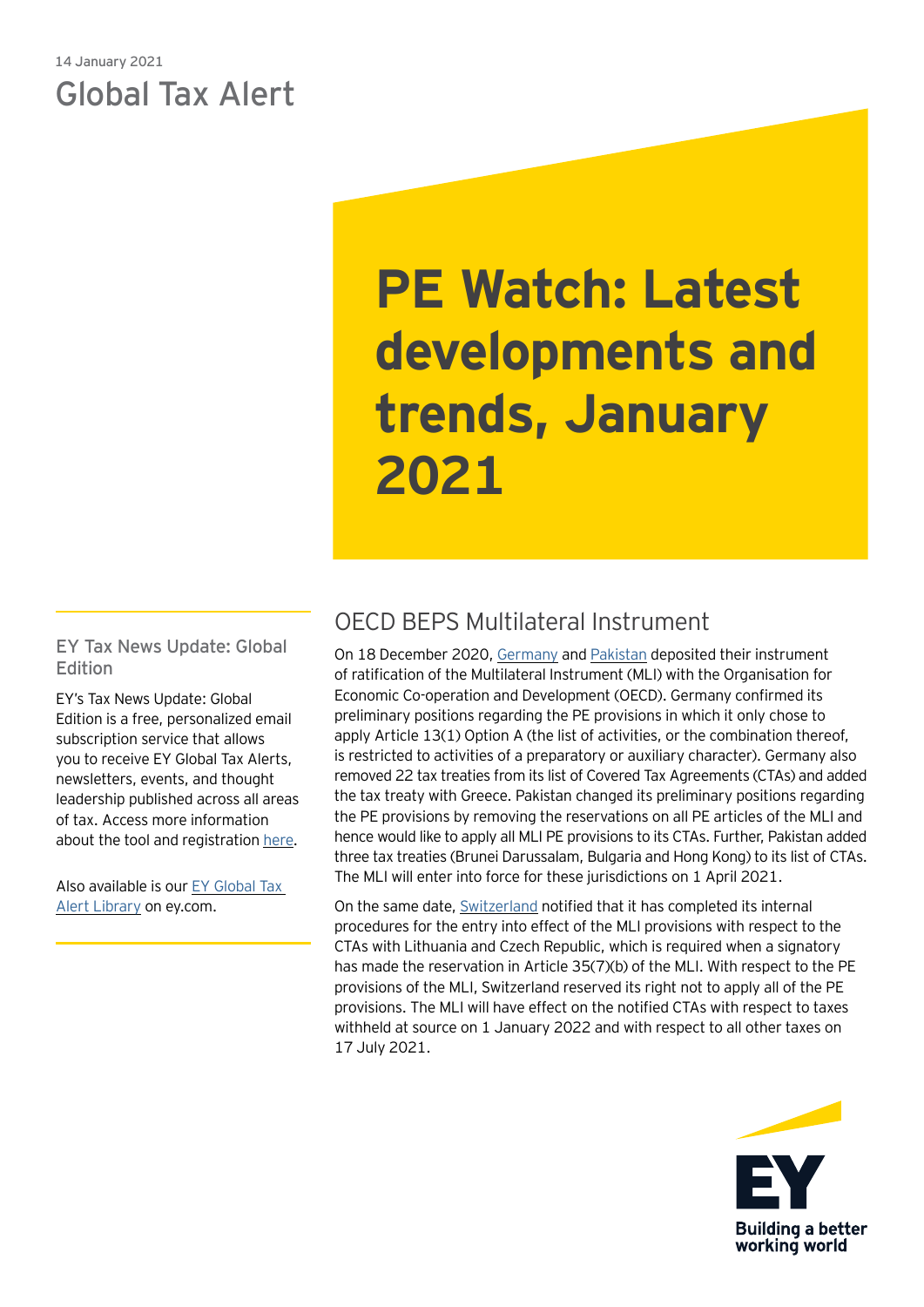On 21 December 2020, [Barbados](http://www.oecd.org/tax/treaties/beps-mli-position-barbados-instrument-deposit.pdf) also deposited its instrument of ratification of the MLI with the OECD. Barbados confirmed its preliminary positions regarding the PE provisions in which it reserves the right to not apply any of the PE provisions in the MLI. Furthermore, Barbados updated its list of CTAs to remove the tax treaties with the Caribbean Community (CARICOM) and Ghana. The MLI will also enter into force for Barbados on 1 April 2021.

## Case law PE developments

#### France

On 11 December 2020, the French Administrative Supreme Court (Supreme Court) ruled in case  $N^{\circ}$  420174 that an Irish resident entity performing digital marketing activities has a PE in France, overturning the decision from a lower court. In the case at hand, a French subsidiary of the Irish entity habitually had authority to decide on client transactions that were automatically confirmed by the Irish entity. According to the French tax authorities, the French employees acted as employees of the Irish entity and clients did not distinguish between the employees from the French or Irish entity. Hence, although the French entity did not formally have the authority to sign contracts on behalf of the Irish entity, the decision to conclude a contract with a client, as well as all related tasks, were actually made and performed by the employees of the French entity.

In addition, as consideration for the services, the French entity was remunerated on a cost plus 8% basis.

According to the French tax authorities, the Irish entity had a fixed place of business within the meaning of the Irish-French Double Tax Treaty (the DTT) in the premises of its French subsidiary.

The Supreme Court ruled that the French entity is a dependent agent PE (DAPE) of the Irish entity since the French entity habitually makes all preparations and decisions to enter into contracts with clients on behalf of the Irish entity. Also, the Supreme Court concluded the Irish entity has a fixed establishment for value added tax (VAT) purposes in France.

The wording of the DAPE provisions in the tax treaty between Ireland and France which dates back to 1968 is in fact similar to the one in the OECD Model Tax Convention (OECD MTC) 2010. Therefore, the outcome of this case is a very important development in the interpretation and application of tax treaties that do not follow the language from the MLI or the OECD MTC 2017.

See EY Global Tax Alert, *[French Administrative Supreme](https://globaltaxnews.ey.com/news/2020-6601-french-administrative-supreme-court-expands-its-definition-of-a-dependent-agent-constitutive-of-a-permanent-establishment)  [Court expands its definition of a dependent agent constitutive](https://globaltaxnews.ey.com/news/2020-6601-french-administrative-supreme-court-expands-its-definition-of-a-dependent-agent-constitutive-of-a-permanent-establishment) [of a permanent establishment](https://globaltaxnews.ey.com/news/2020-6601-french-administrative-supreme-court-expands-its-definition-of-a-dependent-agent-constitutive-of-a-permanent-establishment)*, dated 18 December 2020.

#### India

On 9 December 2020, the Indian Income Tax Appellate Tribunal (ITAT) issued its decision No. [1500/DEL/2014](https://www.itat.gov.in/files/uploads/categoryImage/1607501080-HUAWEI.pdf) on whether a Chinese company could create a PE for supplying and installing telecommunication equipment in India. In this case, the Chinese company had a subsidiary in India involved in the provision of integration, installation and commissioning services in relation to equipment supplied from outside India by the Chinese company. Further, the Chinese company sent its technical experts on site in order to supervise the installation and commissioning process undertaken by the Indian subsidiary.

After examining the documents during survey proceedings, the tax authorities concluded that the employees of the Chinese company and its subsidiary in India had worked jointly for negotiation and conclusion of contracts with the customers in India. For that purpose, the employees of the Chinese company had used the office premises of its subsidiary in India. Therefore, the Indian Tax Authorities assessed the existence of a fixed place of business and a DAPE. Further, the tax authorities also found that the Chinese company performed activities in connection with various installation projects for the telecommunication equipment and that it also rendered services in India other than services in the nature of technical services. Hence, the tax authorities also assessed the existence of an installation PE and a service PE for the Chinese company.

With respect to the fixed place of business in India, the ITAT upheld the tax authorities' position by noting that the employees of the Chinese company regularly used the office premises in India. In relation to the DAPE, the ITAT also upheld the tax authorities' position by noting that the employees of the Indian subsidiary were involved in deal negotiation on behalf of the Chinese company and the joint bidding team included employees from the Chinese company as well as the Indian subsidiary. The Indian subsidiary constituted the DAPE of the Chinese company since it was economically dependent on the Chinese company and its employees were negotiating contracts on behalf of the Chinese company in India. For the installation PE, although the contracts were signed between the subsidiary in India and Indian customers, the ITAT concluded that the Indian subsidiary was not technically equipped to do such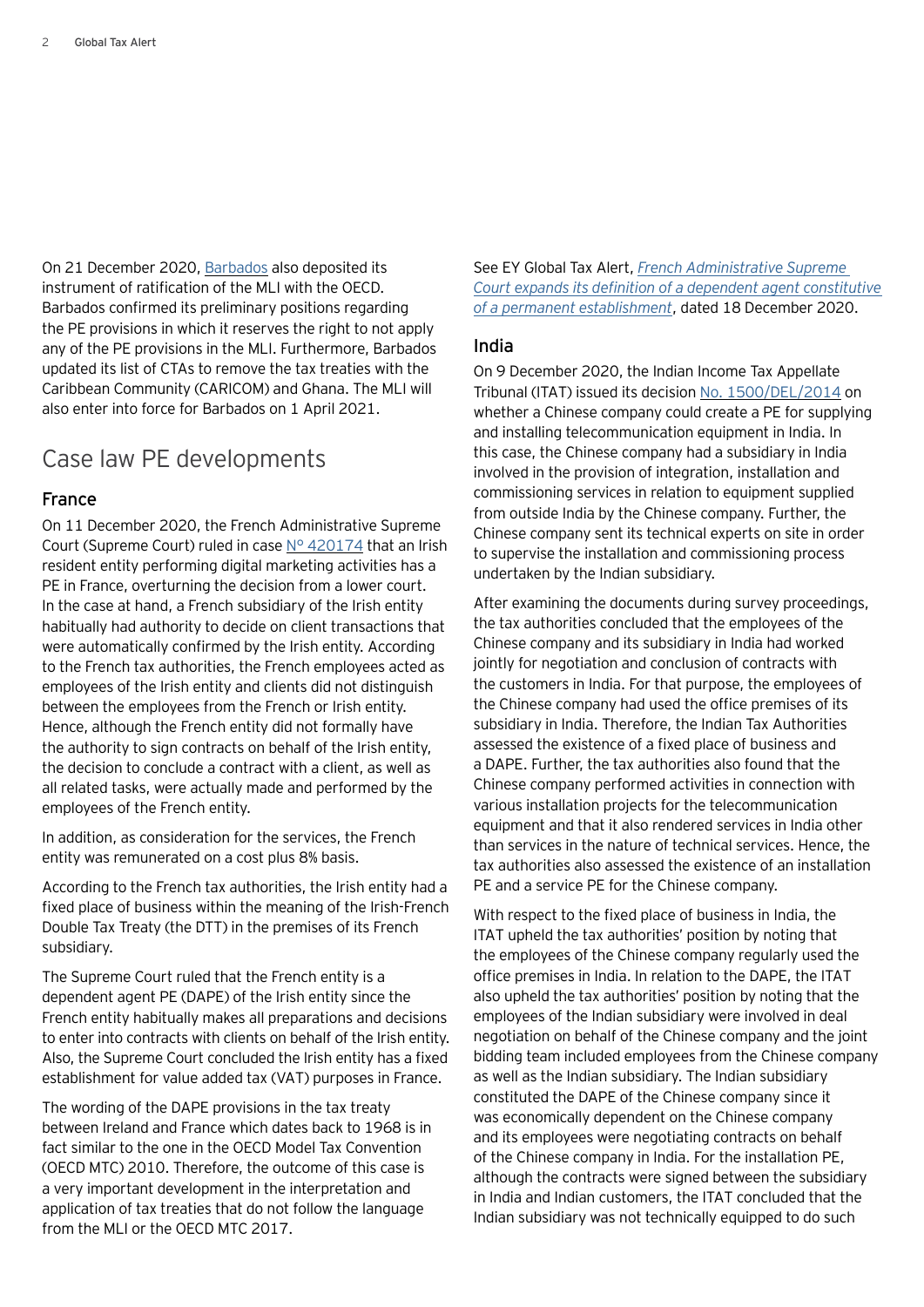installation on its own and the project required foreign experts in the technology behind the equipment which were present in India for more than 183 days in order to supervise the installation process. Lastly, the ITAT also concluded that the Chinese company has a Service PE in India based on the overall facts and agreements.

Additionally, without a detailed explanation, the ITAT concluded that the Chinese company had a PE in India and attributed the income from the supply of the equipment as business income arising from the PE in India.

## Domestic law PE developments

#### Finland

On 31 December 2020, Finland published Law [1188/2020](https://www.finlex.fi/fi/laki/kokoelma/2020/sk20201188.pdf) to expand the concept of tax residency to also include foreign entities whose place of effective management is in Finland. The place of effective management is the place where the entity's highest-level decisions concerning daily management are made. If a foreign entity has a PE in Finland after the law enters into effect, and the activities carried out by the PE meet the conditions for a place of effective management in Finland, then the foreign entity will be considered as a tax resident in Finland and will have the same business ID as the PE.

Further, losses by a foreign entity prior to becoming a Finnish tax resident, will not be deductible in Finland, unless the losses were attributable to a Finnish PE prior to obtaining the tax residency in Finland. The Law entered into effect on 1 January 2021 and the new provisions apply for the first time in the assessment to be concluded for tax year 2021, with certain exceptions.

If a foreign entity with a Finnish PE becomes a Finnish tax resident under the new legislation and under the provisions of the relevant tax treaty, the Finnish PE will cease to exist and the company will be considered as a foreign entity with tax residency in Finland.

#### Portugal

On 31 December 2020, Portugal published [Law no.](https://dre.pt/application/file/a/152639722) 75- [B/2020](https://dre.pt/application/file/a/152639722) which approves the 2021 State Budget Bill submitted to the Parliament in October 2020. With respect to PEs, the Law includes all the proposed changes in the Bill from October 2020. The Law is effective from 1 January 2021.

For more details, see EY Global Tax Alert, *[PE Watch:](https://globaltaxnews.ey.com/news/2020-6460-pe-watch-latest-developments-and-trends-november-2020)  [Latest trends and developments November 2020](https://globaltaxnews.ey.com/news/2020-6460-pe-watch-latest-developments-and-trends-november-2020)*, dated 12 November 2020.

#### Ukraine

Recently, the State Tax Service of Ukraine (STS) clarified amendments for tax registration of a PE in Ukraine introduced by Law No. 786-IX dated 14 July 2020. Pursuant to this law an obligation to register a PE in Ukraine is placed upon a nonresident legal entity whose activities in Ukraine give rise to a PE. A nonresident legal entity which conducts activities in Ukraine through a PE but fails to comply with the registration requirement is considered to commit tax evasion.

Before the change, there was a similar rule in the Ukrainian Tax Code, but it placed an obligation to register and responsibility for non-compliance on the PE. This created ambiguity, because a PE is not a person under the Ukrainian civil and tax law, and for that reason it was practically difficult for the tax authorities to enforce the rule. Now the law and the tax authorities expressly have clarified that it is a nonresident legal entity who bears the responsibility. Another Law No. 466-IX from 16 January 2020 also introduced a procedure for the tax authorities to bring the nonresident legal entity to responsibility and force it to register the PE.

These changes are effective from 1 January 2021.

#### United States

On 11 December 2020, final regulations (TD [9921\)](https://www.irs.gov/pub/irs-drop/td-9921.pdf) were published in the Federal Register that include rules for determining the source of income from sales of inventory produced within the United States (US) and sold outside the US or vice versa. The final regulations provide that sales of inventory produced outside the US and sold through an office or other fixed place of business in the US must be allocated in part to the US, unless the inventory is sold for use, disposition, or consumption outside the US and a foreign office of the nonresident materially participates in the sale. Also, the final regulations provide two methods to properly allocate the gross income attributable to a nonresident's office or other fixed place of business in the US. Under the default 50/50 method, 50% of a nonresident's gross income would be properly allocable to the nonresident's office or other fixed place of business in the US and the remaining 50% of gross income would be allocated or apportioned based on the location of the nonresident's production activities. In lieu of the 50/50 method, the final regulations allow nonresidents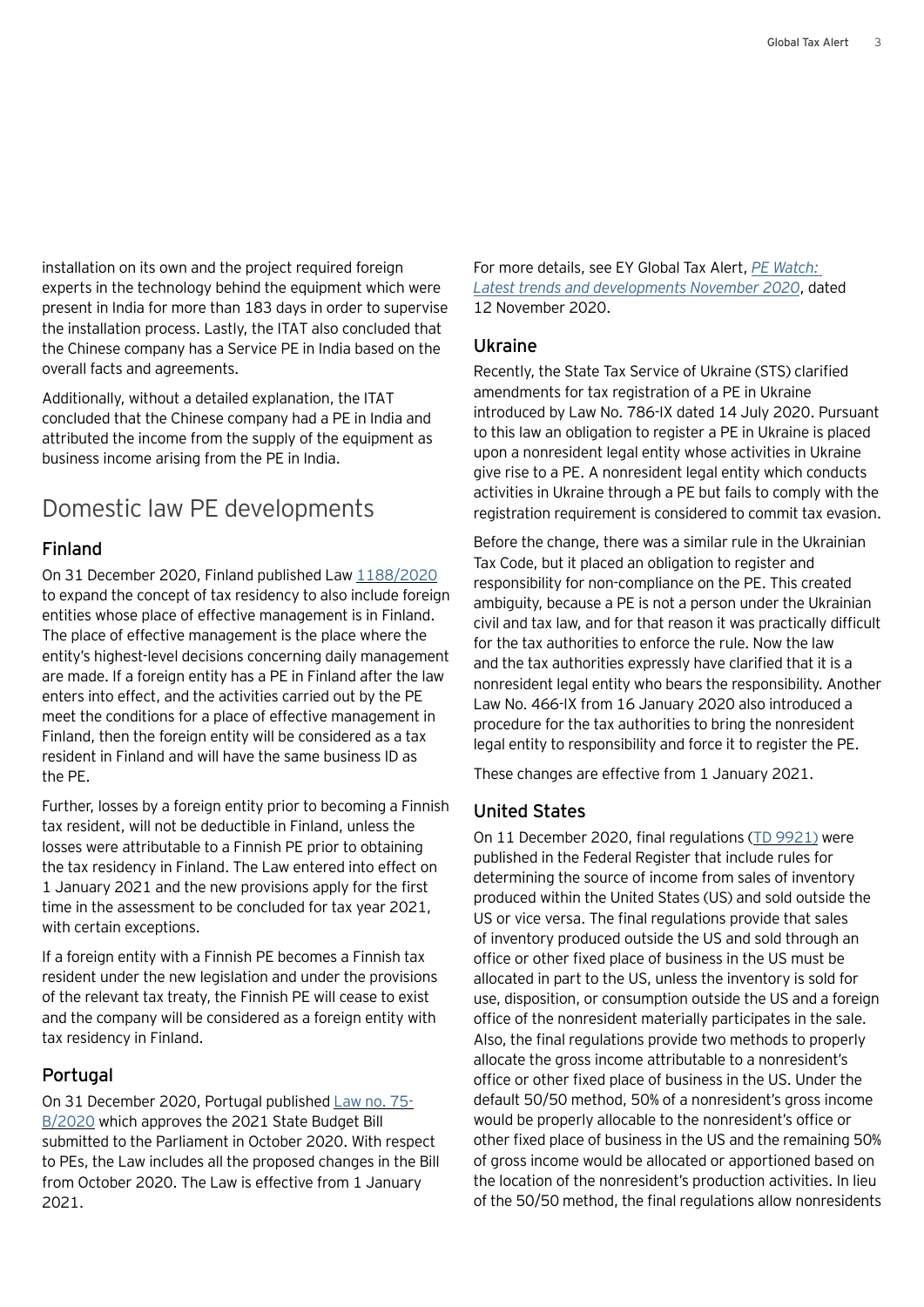to elect a books and records method (provided that certain requirements are met) that would reflect their gross income from both sales and production activities.

In general, the final regulations apply to taxable years ending on or after 23 December 2019. However, a taxpayer and all related parties (within the meaning of Section 267 or 707) may apply the final regulations in their entirety for any taxable year beginning after 31 December 2017, and ending before 23 December 2019, so long as the taxpayer and all related parties apply the final regulations in their entirety for all taxable years thereafter.

See EY Global Tax Alert, *[US: Final regulations add clarifications](https://globaltaxnews.ey.com/news/2020-6318-us-final-regulations-add-clarifications-and-revisions-to-source-of-income-rules) [and revisions to source-of-income rules](https://globaltaxnews.ey.com/news/2020-6318-us-final-regulations-add-clarifications-and-revisions-to-source-of-income-rules)*, dated 9 October 2020.

## PE developments in response to COVID-19

#### Germany

On 28 December 2020, the German Ministry of Finance updated its [Frequently Asked Questions](https://www.bundesfinanzministerium.de/Content/DE/Standardartikel/Themen/Steuern/2020-04-01-FAQ_Corona_Steuern.html?cms_pk_kwd=06.04.2020_FAQ+Corona+Steuern+&cms_pk_campaign=Newsletter-06.04.2020) (FAQs) to clarify more questions on tax relief measures intended to aid businesses impacted by the pandemic and extend the period in which the measures are applicable. These FAQs replace the ones published on 6 May 2020 and continue to only cover construction PE situations. Hence, with respect to Pes, the only difference is that the guidance will now be applicable until 31 March 2021.

For additional information with respect to this Alert, please contact the following:

#### Ernst & Young Belastingadviseurs LLP, Rotterdam

• Ronald van den Brekel ronald.van.den.brekel@nl.ey.com

#### Ernst & Young Belastingadviseurs LLP, Amsterdam

- David Corredor-Velásquez david.corredor.velasquez@nl.ey.com
- Roberto Aviles Gutierrez roberto.aviles.gutierrez@nl.ey.com
- Konstantina Tsilimigka konstantina.tsilimigka@nl.ey.com

#### Ernst & Young Solutions LLP, Singapore

• Chester Wee chester.wee@sg.ey.com

### Ernst & Young LLP (United States), Global Tax Desk Network, New York

• Jose A. (Jano) Bustos joseantonio.bustos@ey.com

## Ernst & Young LLP (United States), Washington, D.C.

• Arlene S. Fitzpatrick arlene.fitzpatrick@ey.com